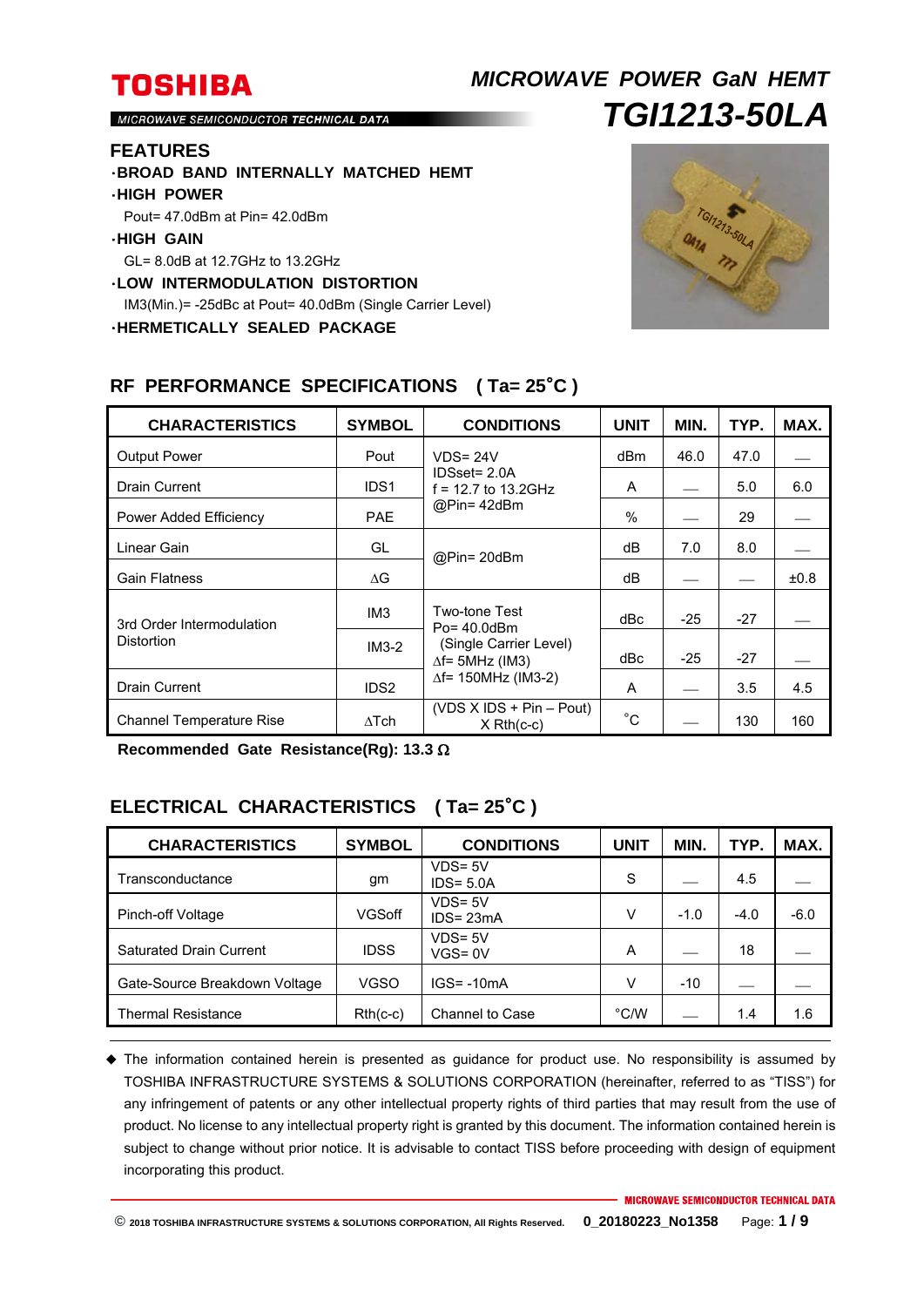MICROWAVE SEMICONDUCTOR TECHNICAL DATA

### **ABSOLUTE MAXIMUM RATINGS ( Ta= 25**°**C )**

| <b>CHARACTERISTICS</b>             | <b>SYMBOL</b> | <b>UNIT</b>  | <b>RATING</b>   |
|------------------------------------|---------------|--------------|-----------------|
| Drain-Source Voltage               | <b>VDS</b>    |              | 50              |
| Gate-Source Voltage                | <b>VGS</b>    |              | $-10$           |
| <b>Drain Current</b>               | <b>IDS</b>    | A            | 15.0            |
| Total Power Dissipation (Tc= 25°C) | PT            | W            | 140             |
| <b>Channel Temperature</b>         | Tch           | $^{\circ}$ C | 250             |
| Storage Temperature                | Tstg          | °C.          | $-65$ to $+175$ |

### **PACKAGE OUTLINE (7-AA07A)**



### **HANDLING PRECAUTIONS FOR PACKAGE MODEL**

Soldering iron should be grounded and the operating time should not exceed 10 seconds at 260°C or 3 seconds at 350°C.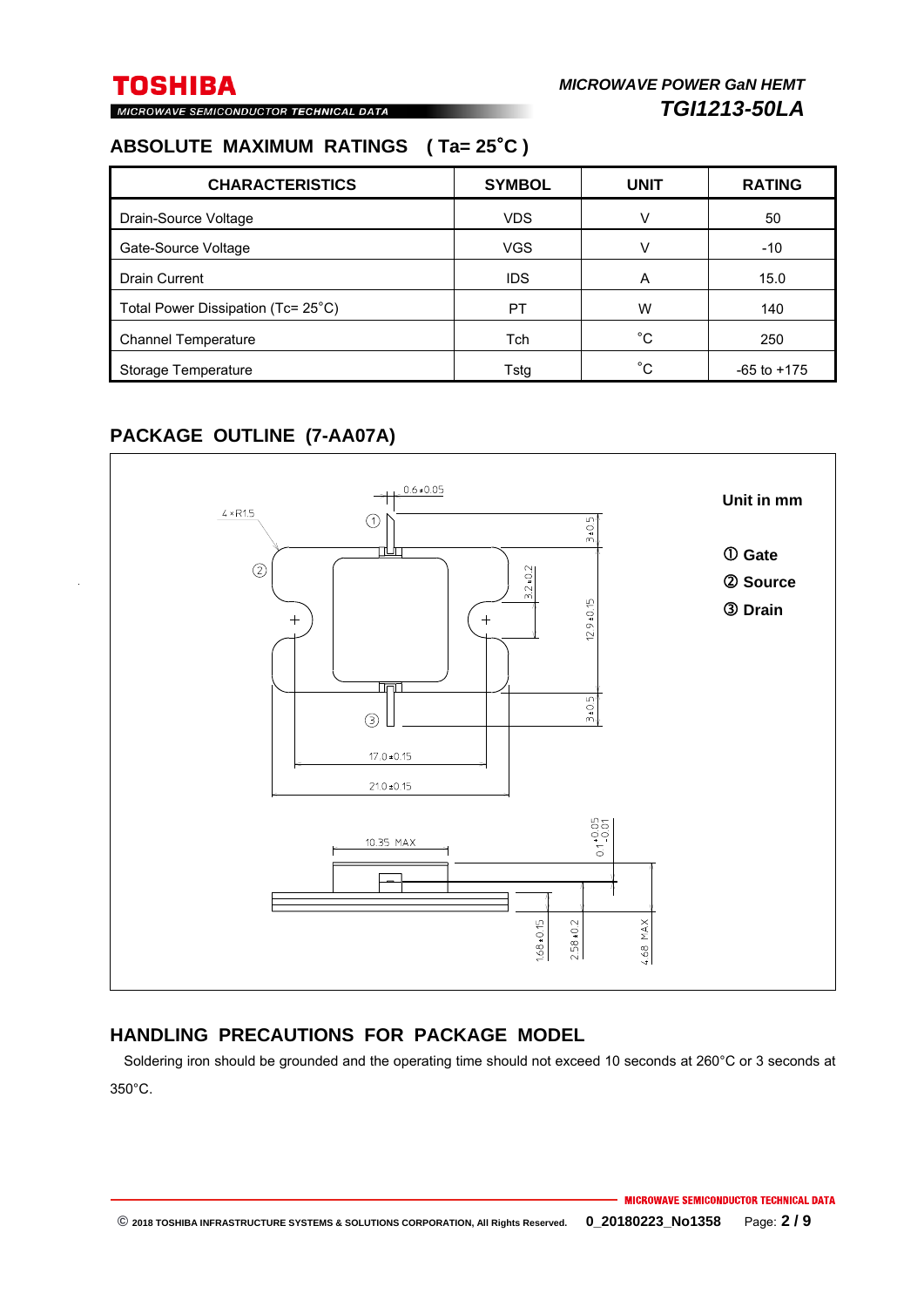MICROWAVE SEMICONDUCTOR TECHNICAL DATA

### ・**Pout , Gain , PAE , IDS vs. Pin**

VDS= 24 V, IDSset= 2.0 A, f= 12.7, 12.95, 13.2GHz, Ta= +25 ℃







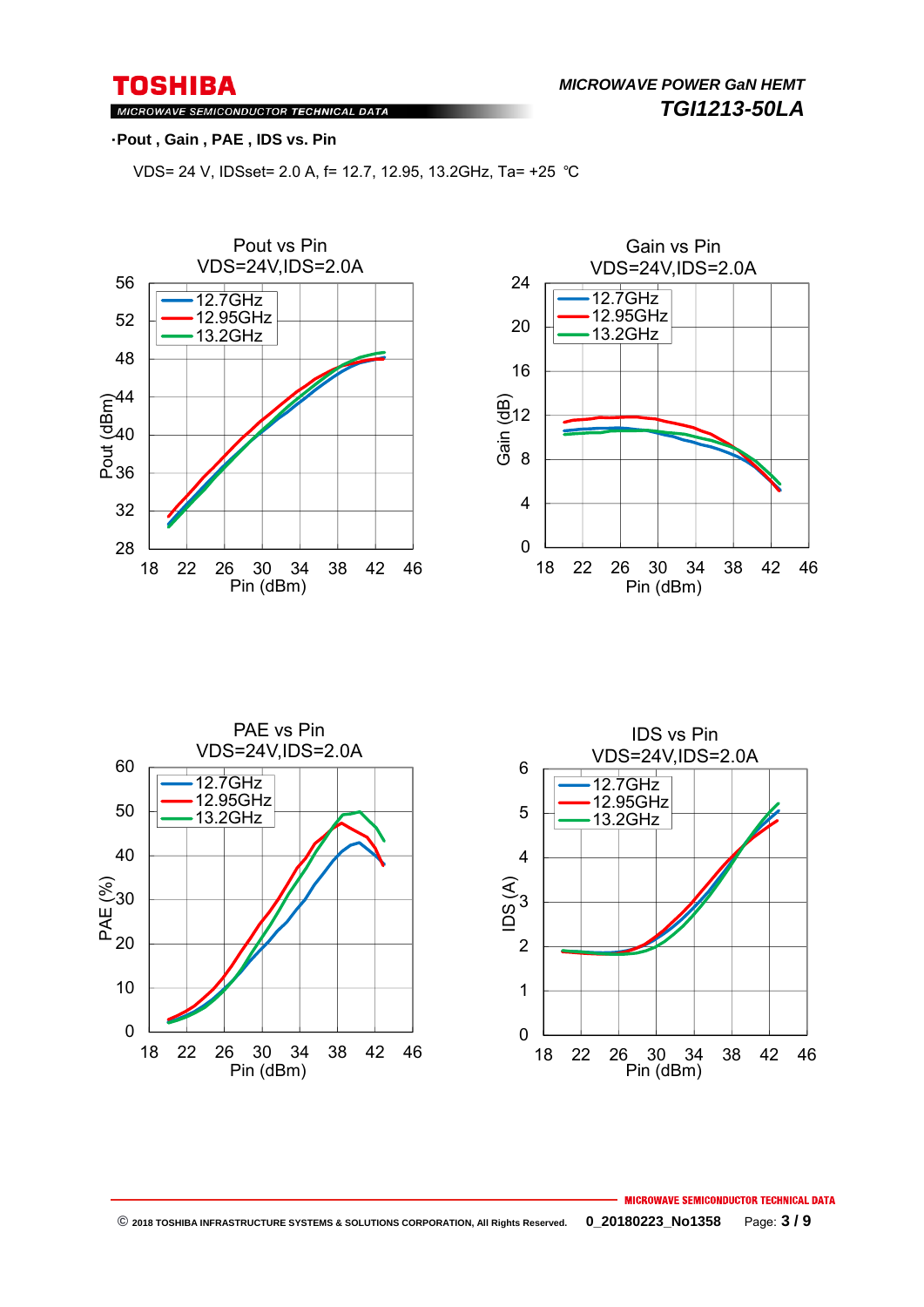MICROWAVE SEMICONDUCTOR TECHNICAL DATA

#### ・**IM3, IM5 vs. Pout**

VDS= 24 V, IDSset= 2.0 A, f= 12.7, 12.95, 13.2 GHz, ∆f= 5 MHz , Ta= +25 ℃



・**IM3-2, IM5-2 vs. Pout**

VDS= 24 V, IDSset= 2.0 A, f= 12.7, 12.95, 13.2 GHz, ∆f= 150 MHz , Ta= +25 ℃

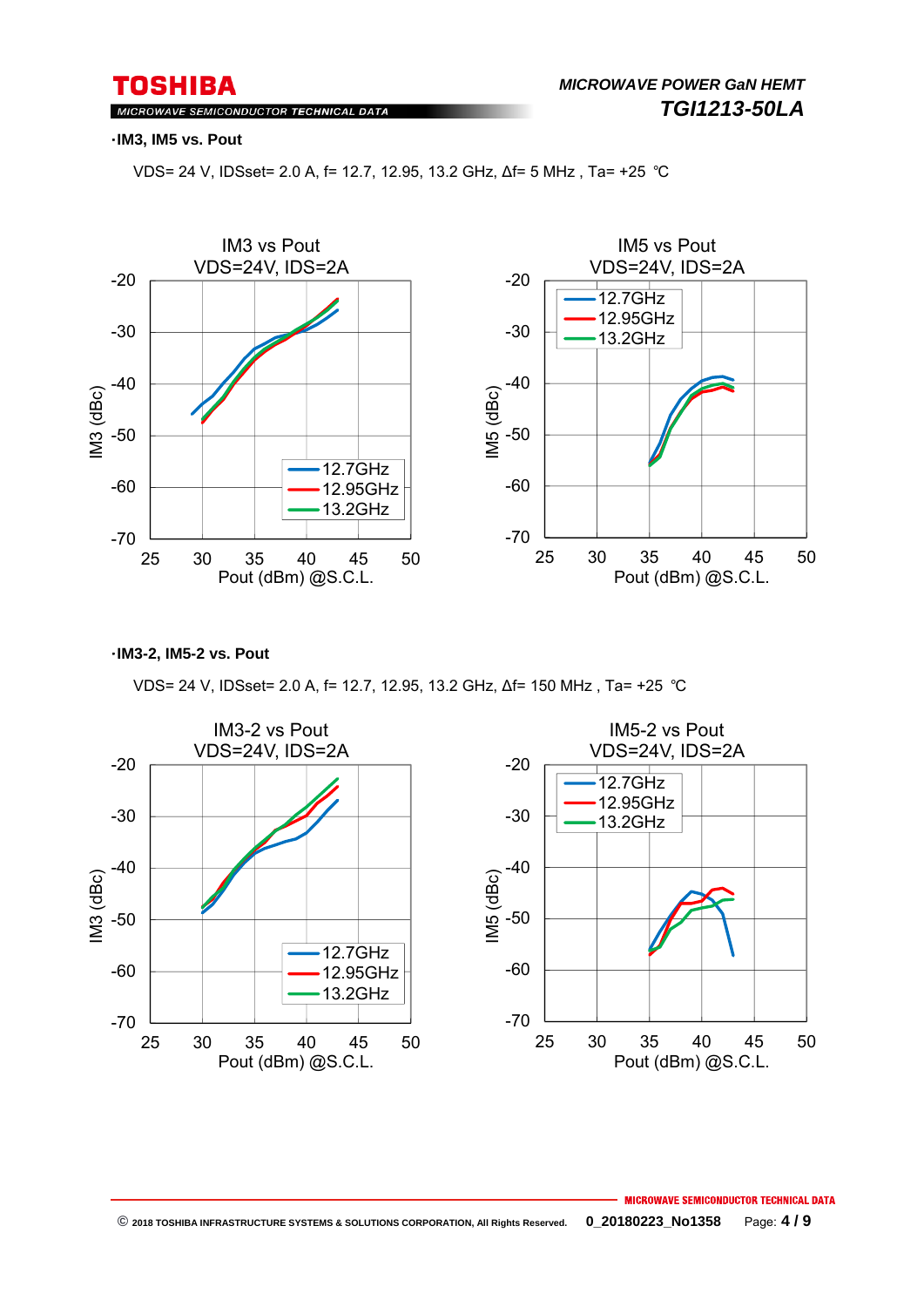*MICROWAVE POWER GaN HEMT TGI1213-50LA* 

MICROWAVE SEMICONDUCTOR TECHNICAL DATA

#### ・**Pout , Gain , PAE , IDS vs. Pin vs. IDSset**

VDS= 24 V, IDSset= 1.0, 2.0, 3.0 A, f= 12.95 GHz, Ta= +25 ℃







#### **MICROWAVE SEMICONDUCTOR TECHNICAL DATA © 2018 TOSHIBA INFRASTRUCTURE SYSTEMS & SOLUTIONS CORPORATION, All Rights Reserved. 0\_20180223\_No1358** Page: **5 / 9**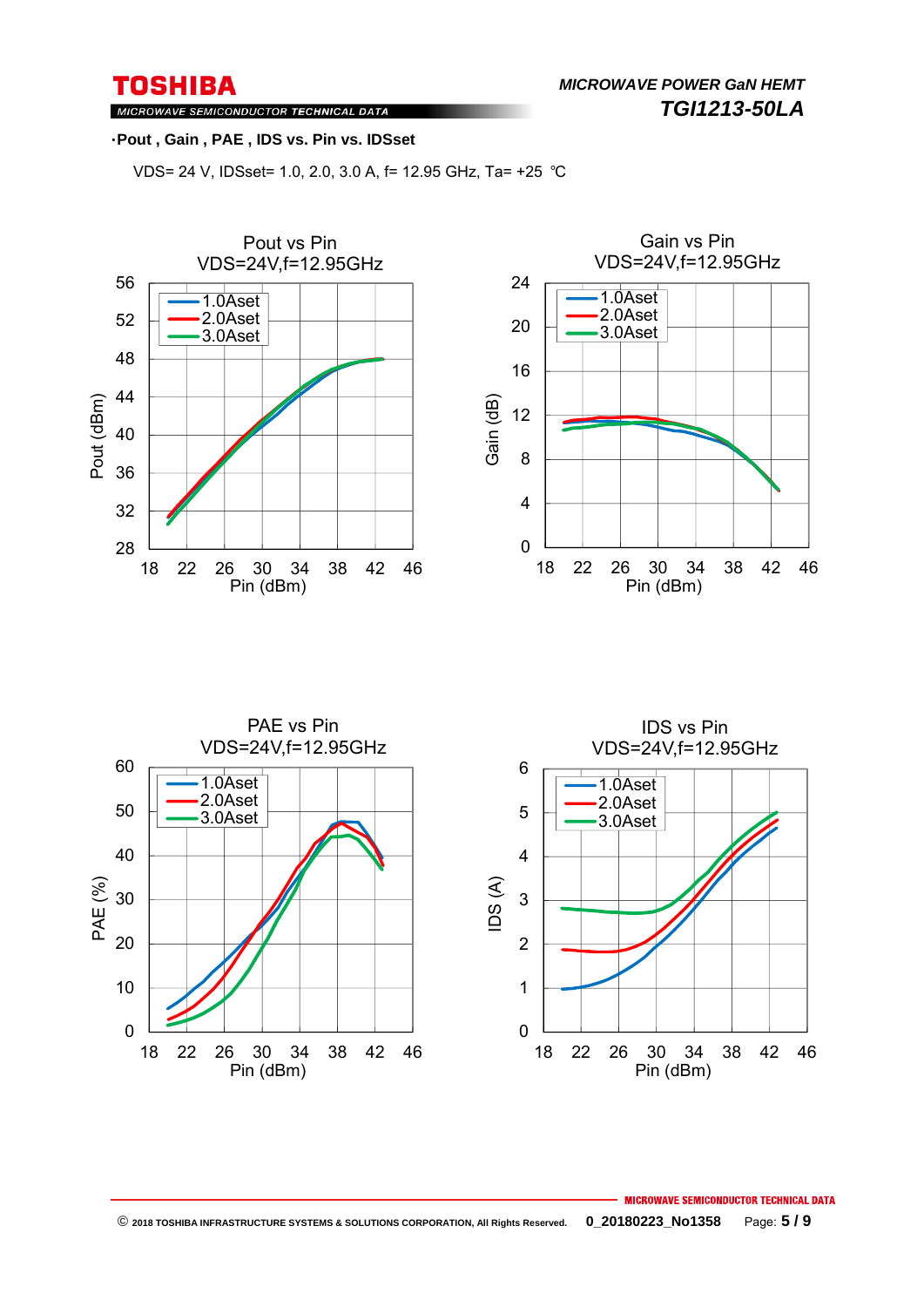MICROWAVE SEMICONDUCTOR TECHNICAL DATA

#### ・**IM3, IM5 vs. Pout vs. IDSset**

VDS= 24 V, IDSset= 1.0, 2.0, 3.0 A, f= 12.95 GHz, ∆f= 5 MHz, Ta= +25 ℃





#### ・**Pout vs. Frequency**

VDS= 24 V, IDSset= 2.0 A, Ta= +25 ℃



**MICROWAVE SEMICONDUCTOR TECHNICAL DATA**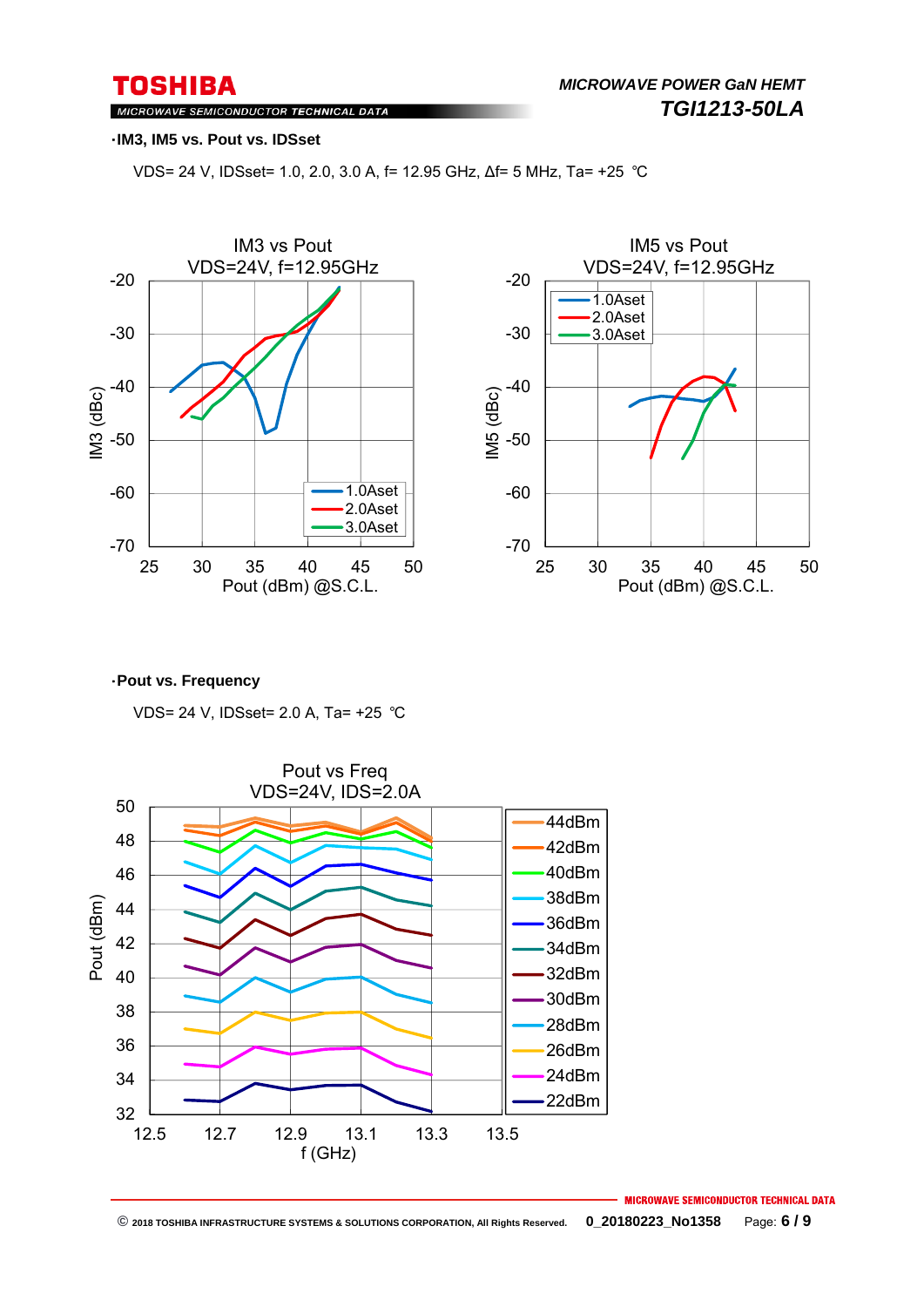*MICROWAVE POWER GaN HEMT TGI1213-50LA* 

MICROWAVE SEMICONDUCTOR TECHNICAL DATA

#### ・**Pout , Gain , PAE , IDS vs. Pin vs. Temperature**

VDS= 24 V, IDSset= 2.0 A, f= 12.95 GHz, Ta= -25, +25, +75 ℃







MICROWAVE SEMICONDUCTOR TECHNICAL DATA  **© 2018 TOSHIBA INFRASTRUCTURE SYSTEMS & SOLUTIONS CORPORATION, All Rights Reserved. 0\_20180223\_No1358** Page: **7 / 9**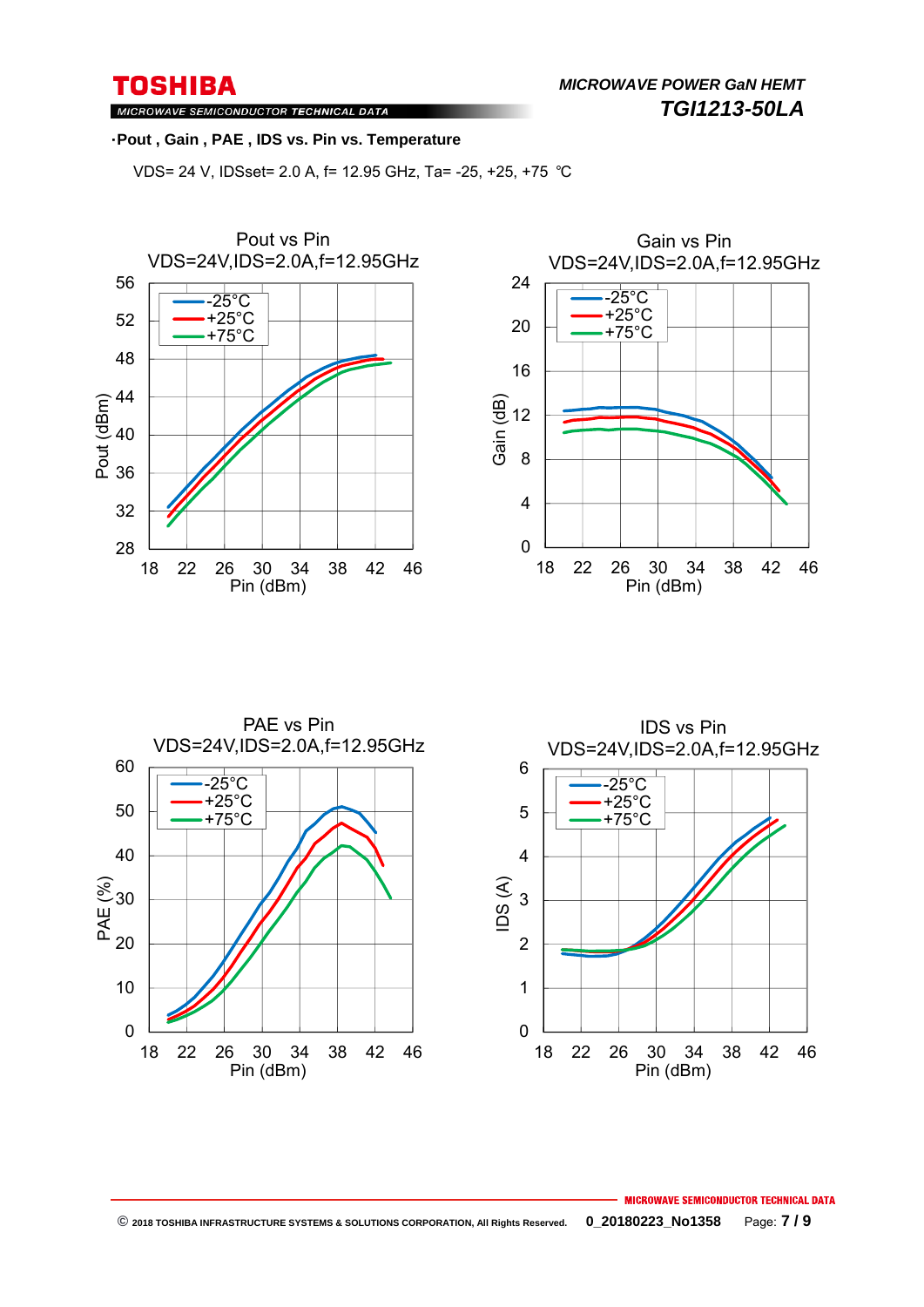### MICROWAVE SEMICONDUCTOR TECHNICAL DATA

#### ・**S-Parameters**

VDS= 24 V, IDSset= 2.0 A, f= =10.0 to 15.0 GHz, Ta= +25 ℃







#### **MICROWAVE SEMICONDUCTOR TECHNICAL DATA © 2018 TOSHIBA INFRASTRUCTURE SYSTEMS & SOLUTIONS CORPORATION, All Rights Reserved. 0\_20180223\_No1358** Page: **8 / 9**